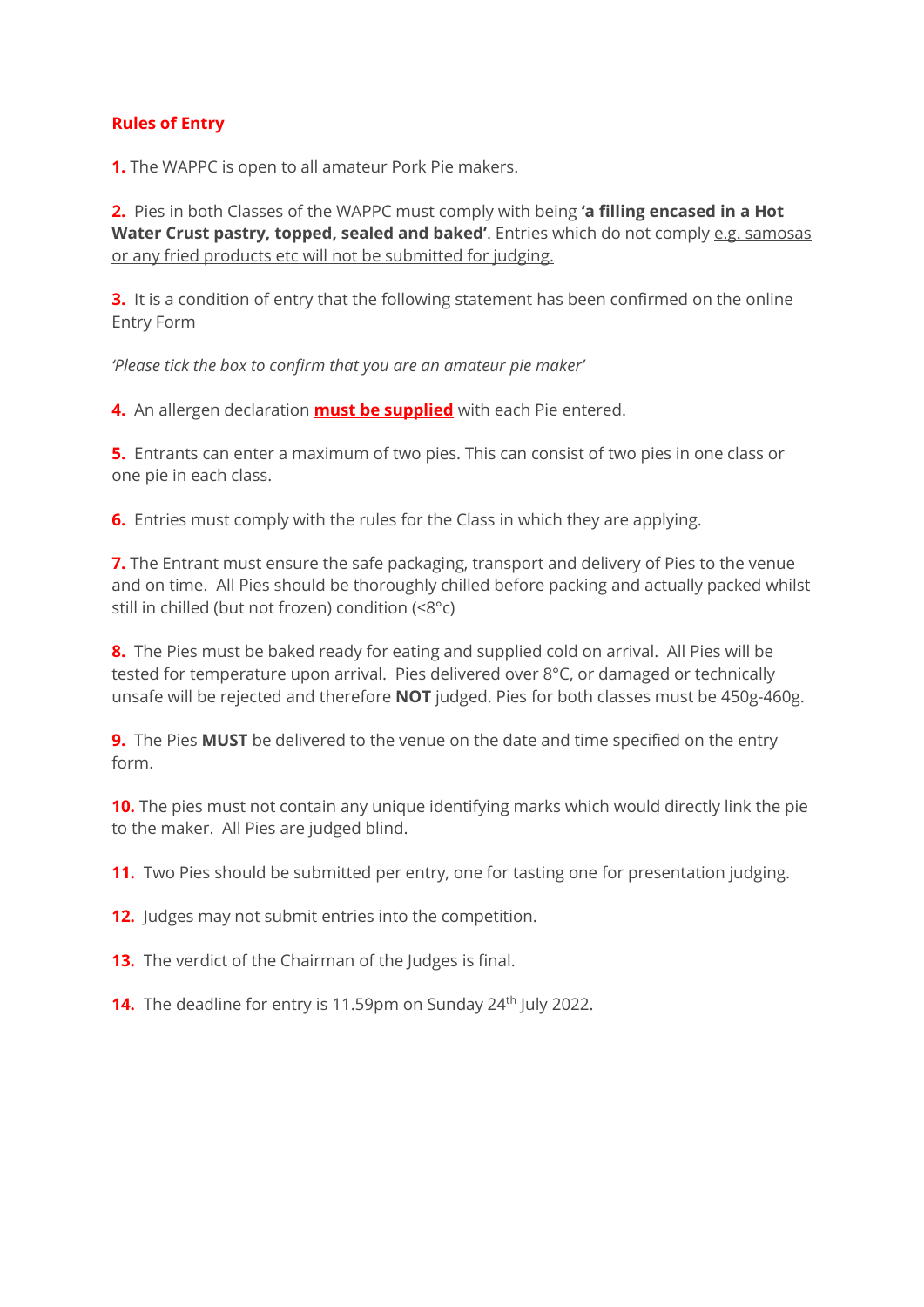## **Terms & Conditions**

#### **1. Important Note**

Entry in to the WAPPC from this Website is governed by our Rules of Entry. By using our online entry system you agree to be bound by our Rules of Entry and the Conditions of Website Use. Before proceeding to enter the WAPPC, we ask that you read these terms and conditions carefully.

## **2. Entering**

Please refer to our Rules of Entry for details.

## **3. Entry Fee**

The entry fee we charge you will be the prices displayed on this website at the time we receive your entry but, whilst We try to ensure that such prices are accurate, We reserve the right to correct the prices if We discover an error. In this event, you will be entitled to cancel your entry or re-confirm it at the correct price.

Subject to the paragraph above, the total value of the entry will be displayed on the entry confirmation screen. The displayed price is the amount in pounds sterling that you will pay. We only accept payment in pounds sterling. If you are ordering from a non United Kingdom address with a credit card, your credit card company will apply what it considers to be the appropriate exchange rate.

#### **4. Payment**

We take payment at the time of entry, this is to ensure that we are able to avoid any potential hitches preventing your goods being entered on time in to the WAPPC.

We accept payment by Visa, Mastercard, Maestro (Switch) and Solo via our websites secure e-payment facility.

All credit card orders are positively credit card sanctioned prior to despatch, so please ensure that all details provided are correct. We cannot accept responsibility for an entry being held back as a result of incorrect or invalid payment details being given. We require you to supply the registered address of the credit card holder, which is used to validate the entry with your selected credit card company. Failure to supply the correct details will result in your entry being held back.